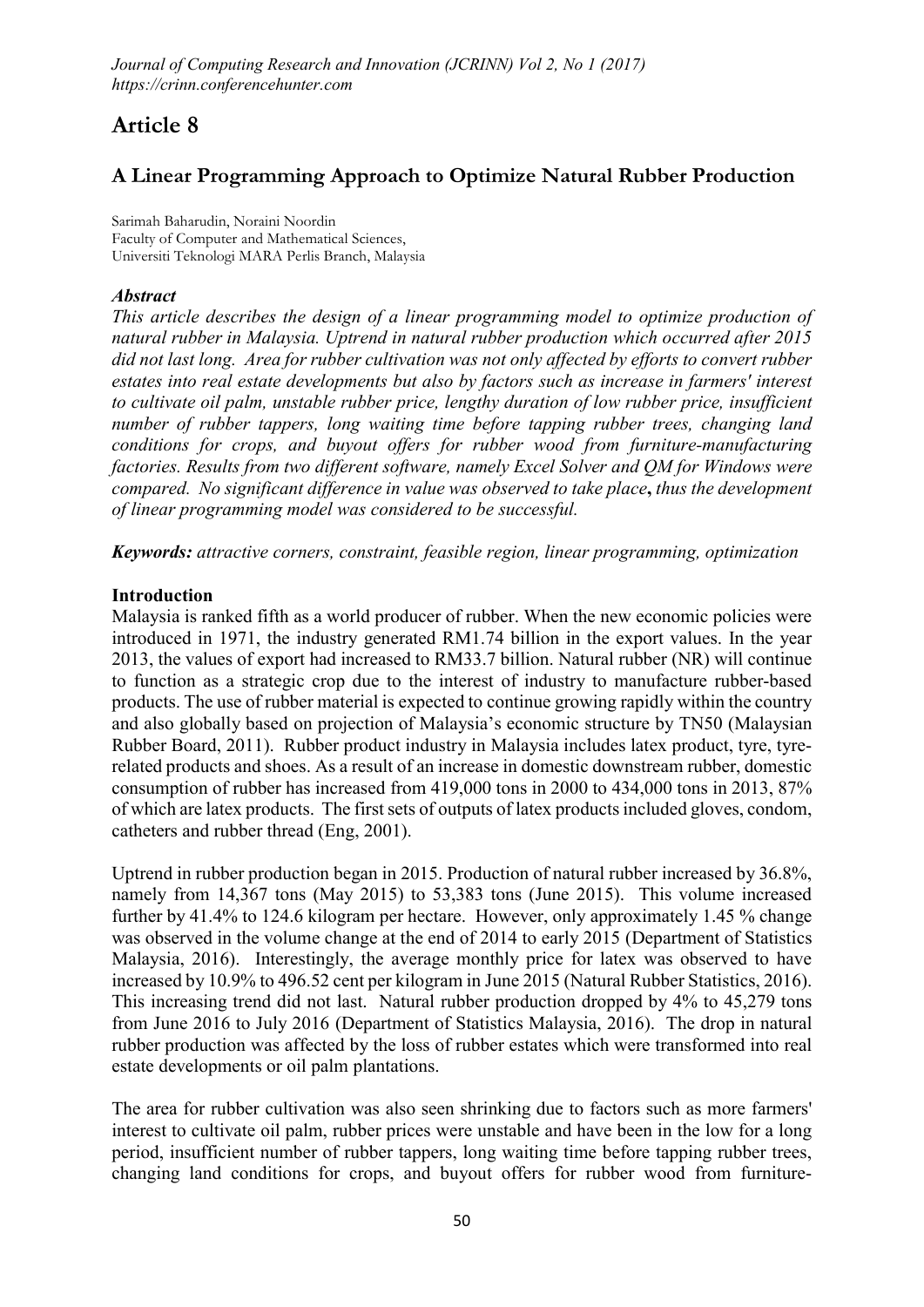manufacturing factories (Federal Land Development Authority, 2014). Hence, the constraints affecting planting areas of natural rubber should be maximized in order to optimize the natural rubber production.

## Use of Models for Optimizing Crop Production

The discussion in this section is divided according to two themes: i) use of models for optimizing crop production and ii) use of POM-QM for Windows.

#### *i. Use of Models for Optimizing Crop Production*

Table 1 displays several research works at optimizing production of crops such as natural rubber, sugar cane, and watermelon included the use of goal programming, Artificial Neural Network (ANN), linear programming and forecasting.

|                              | Table 1: Previous works at optimization of crop production                                                                                                                                                                                                                                                                                                                                                                                                                                   |  |  |
|------------------------------|----------------------------------------------------------------------------------------------------------------------------------------------------------------------------------------------------------------------------------------------------------------------------------------------------------------------------------------------------------------------------------------------------------------------------------------------------------------------------------------------|--|--|
| <b>Author</b> (year)         | <b>Findings</b>                                                                                                                                                                                                                                                                                                                                                                                                                                                                              |  |  |
| Hassan et al. (2013)         | Goal programming approach method was used to maximize rubber production and<br>planted areas of rubber. Goal programming deals with the multiple objectives decision-<br>making problems. In this research, two objectives were developed to optimize the<br>rubber planted areas and its production. A decision variable that was considered was<br>the rubber planted area in hectares. The findings indicated that rubber production can<br>be increased by increasing the planting area. |  |  |
| Obe and<br>Shangodoyin(2010) | ANN model was developed in this study to forecast sugar cane production in Nigeria.<br>The performance of the ANN model was measured using the Mean Squared Error<br>(MSE), Normalized Mean Squared Error (NMSE), correlation coefficient (r), Akaike's<br>Information Criterion (AIC) and Minimum Description Length (MDL). Results<br>obtained showed that 85.70 % accuracy was obtained by ANN at predicting sugar cane<br>production output.                                             |  |  |
| Urrutia et al.<br>(2002)     | The research was conducted in Candaba, Pampanga. Linear programming model was<br>developed to maximize the profit of small-scale farmers in the production of<br>watermelon and melon. Constraints considered were budgets for seeds, plant operating<br>expenses, delivery requirements or demands in the market and the area of planting field.<br>Results showed maximum revenue of PHP 701,340 was obtained by planting 7,284<br>seeds of watermelon and 2,584 seeds of melon.           |  |  |

The suitable method for this case study is linear programming because there are similarities with previous works and it focuses only on a single linear objective function.

## *ii. Use of POM-QM for Windows*

Linear programming calculations in this case study have used Excel Solver. QM for Windows has been chosen here to validate the answers obtained. According to Weiss (2011), POM-QM for Windows provides mathematical analysis for Operations Management, Quantitative methods, or Management Science. It also features calculation methods for PERT/CPM, Linear Programming, Decision Analysis, Transportation problem, Statistical functions, Game Theory, Goal Programming, etc. Excel Solver uses a series of rules and computations to optimize a solution and the rules can be adjusted by the user. On the contrary, QM is designed specifically for equations. It will return optimum values for correctly defined equations.

#### Methodology

According to Fah (2011), data analysis is the process of compiling the data collected and the data is then divided into units that are simpler to facilitate in interpretation. In this study, data collected is categorized according to Malaysia's natural rubber consumption and production of natural rubber per area. The data is stored and solved using Excel solver and Quantitative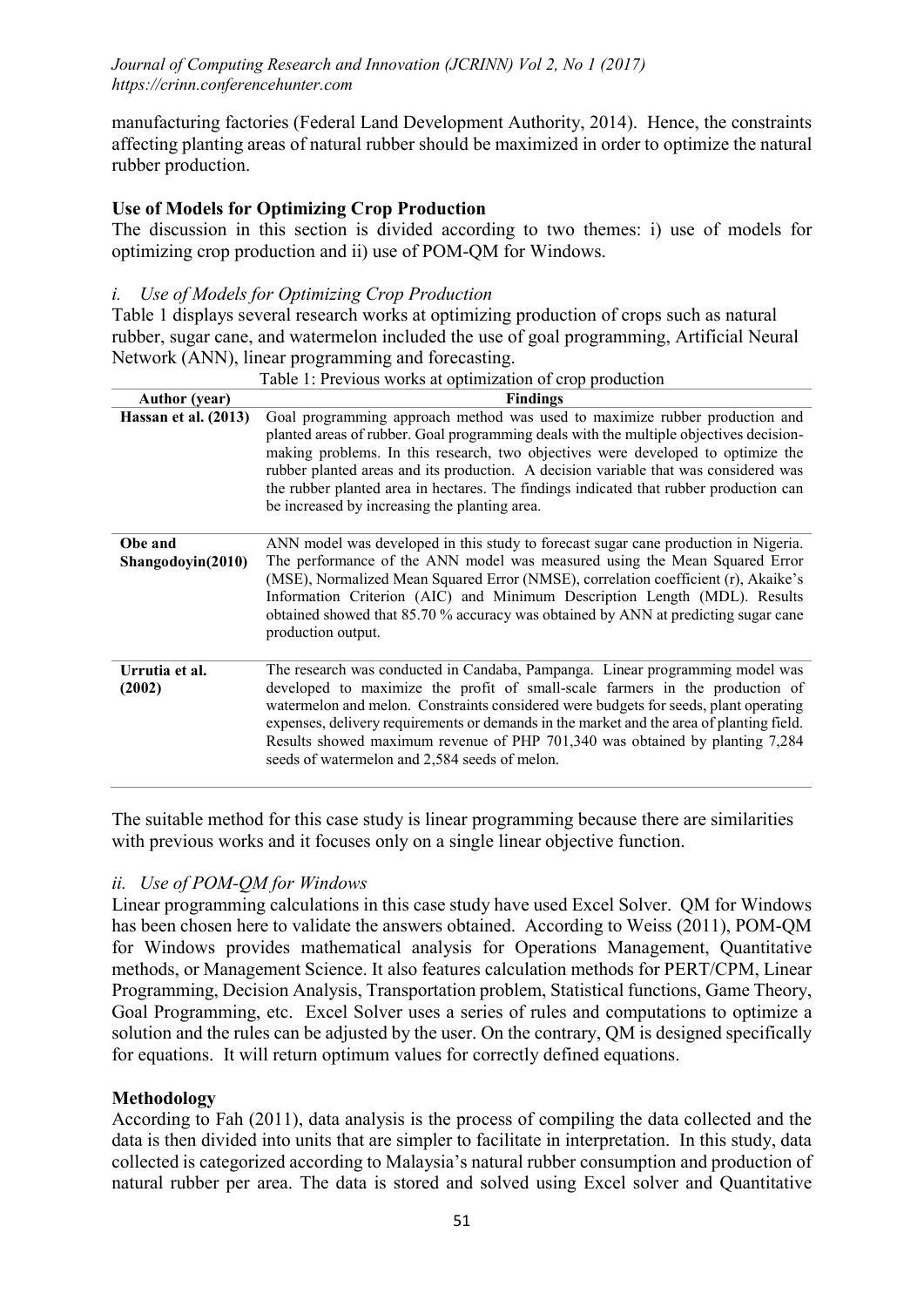Method (QM) software. A 10-year time series data from 2006 to 2015 was obtained from Malaysian Rubber Board. The objective function of the linear programming used to maximize the production of natural rubber is given below:

Maximize: 
$$
Z = \sum_{i=1}^{n} c_i X_i = c_1 X_1 + c_2 X_2
$$
 (1.0)

where:

 $X_1$  = Malaysia's natural rubber consumption  $X_2$  = production of natural rubber per area  $c_1$  = the profit of using  $X_1$  $c_2$  = the profit of using  $X_2$ subject to:  $a_{j,i}X_1 \leq b_j$  (1.1)  $a_{j,i} X_2 \leq b_j$  (1.2)  $X_1, X_2 \geq 0$  (Non-negativity conditions) (1.3) where:  $a_{i,i}$   $=$  the amount of resource *j* used for each unit of activity  $b_j$   $=$  total amount of resource *j* 

#### Results and Discussion

Table 2 presents optimum production results from Excel Spreadsheets. In particular, the optimal production of natural rubber per area was found to be 6,122,290,544.25 tons.

|                | A                         | B           | С                     | D                | E      | F                | G            |
|----------------|---------------------------|-------------|-----------------------|------------------|--------|------------------|--------------|
| 1              |                           |             |                       |                  |        |                  |              |
|                |                           |             | <b>Production per</b> |                  |        |                  |              |
|                |                           | Consumption | area                  | <b>Left Hand</b> |        | <b>Right</b>     |              |
| $\overline{c}$ |                           | (Tons)      | (Tons/Hectare)        | <b>Side</b>      |        | <b>Hand Side</b> | <b>Slack</b> |
| 3              | <b>Objective function</b> | 8770        | 6000                  | 6122290544.25    |        |                  |              |
| 4              | 2006                      | 383,324     | 1.01586               | 1036565.01       | <=     | 1,283,632        | 247,066.99   |
| 5              | 2007                      | 450,246     | 0.96115               | 980739.93        | ⇐      | 1,199,553        | 218,813.07   |
| 6              | 2008                      | 468,894     | 0.85994               | 877467.09        | <=     | 1,072,365        | 194,897.91   |
| 7              | 2009                      | 468,669     | 0.83348               | 850467.79        | ⇐      | 857,019          | 6,551.21     |
| 8              | 2010                      | 457,919     | 0.92048               | 939241.00        | ⇐      | 939,241          | 0.00         |
| 9              | 2011                      | 401,923     | 0.96998               | 989749.90        | ⇐      | 996,210          | 6,460.10     |
| 10             | 2012                      | 441,398     | 0.88629               | 904354.15        | $\leq$ | 922,798          | 18,443.85    |
| 11             | 2013                      | 434,192     | 0.78166               | 797591.60        | ⇐      | 826,421          | 28,829.40    |
| 12             | 2014                      | 448,484     | 0.62743               | 640218.13        | <=     | 668,613          | 28,394.87    |
| 13             | 2015                      | 474,773     | 0.66948               | 683125.18        | <=     | 722,122          | 38,996.82    |
| 14             |                           |             |                       |                  |        |                  |              |
| 15             | <b>Solution Values</b>    | 0           | 1020382               |                  |        |                  |              |

Table 2: Optimization in Excel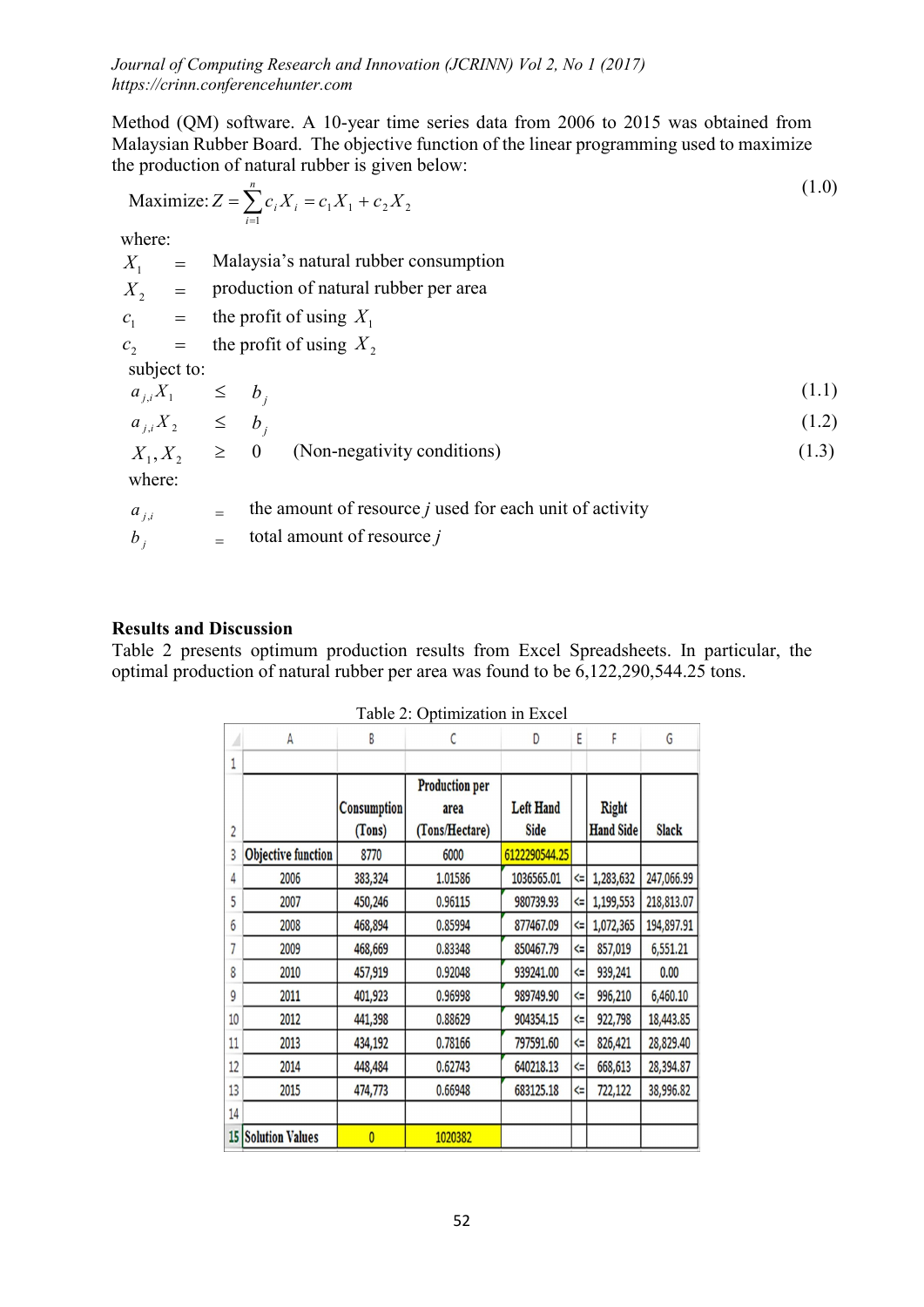This type of problem can also be solved graphically in the QM software since there are only two variables involved. A graph was drawn with the x-axis and the y-axis representing Malaysia's natural rubber consumption and production of natural rubber per area, respectively. The two constraint lines were plotted by finding the x and y-intercepts for both constraint equations. In particular, Figure 1 displays the constraints specified for this case study as displayed in QM for Windows.

| <b>Constraint Display</b>                                         |                                                                |            |  |  |  |  |                                  |
|-------------------------------------------------------------------|----------------------------------------------------------------|------------|--|--|--|--|----------------------------------|
| Max 6000X1+800X2                                                  |                                                                |            |  |  |  |  |                                  |
|                                                                   | 1015.861X1+3611.287X2<=1283632<br>961.149×1+3268.27×2<=1199553 |            |  |  |  |  |                                  |
|                                                                   |                                                                |            |  |  |  |  |                                  |
| $C$ 859 935×1+2579 723×2<=1072365<br>833 481×1+2689 278×2<=857019 |                                                                |            |  |  |  |  |                                  |
|                                                                   |                                                                |            |  |  |  |  | $C$ 920 482×1+1775 369×2<=939241 |
|                                                                   | C 969.982X1+1477.684X2<=996210                                 |            |  |  |  |  |                                  |
|                                                                   | 886 292 1+1937 634 $2 <$ =922798                               |            |  |  |  |  |                                  |
| 781.656×1+2133.58×2<=826421                                       |                                                                |            |  |  |  |  |                                  |
| 627.434×1+2417.518×2<=668613                                      |                                                                |            |  |  |  |  |                                  |
|                                                                   | 669.481X1+2755.034X2<=722122                                   |            |  |  |  |  |                                  |
| $\epsilon$ none                                                   |                                                                |            |  |  |  |  |                                  |
|                                                                   | <b>Corner Points</b>                                           |            |  |  |  |  |                                  |
| $\times1$                                                         | $\times 2$                                                     | Z          |  |  |  |  |                                  |
| 0                                                                 | 0                                                              | 0.         |  |  |  |  |                                  |
| 1020.38                                                           | 0                                                              | 6.122.277. |  |  |  |  |                                  |
| 0                                                                 | 262.11                                                         | 209,688.   |  |  |  |  |                                  |
| 1008.697                                                          | 6.057086                                                       | 6,057,028. |  |  |  |  |                                  |
| 845.2786                                                          | 56.70495                                                       | 5,117,036. |  |  |  |  |                                  |

Figure 1: Constraint Display

The two constraint lines were plotted by finding the x and y-intercepts for both constraint equations. Area on the valid side for all constraint lines is called the feasible region. Since the objective of the study aimed to optimize the natural rubber production to maximize the profit, Z, a line parallel to the objective function lines was drawn and it touched the last point in the feasible solution, as shown in Figure 2. By definition, the most attractive corner is the last point in the feasible solution region touched by a line that is parallel to the objective function lines (Reeb and Leavengood, 1998). This point when identified will give the amounts of natural rubber production that can maximize profit.



Figure 2: Identification Region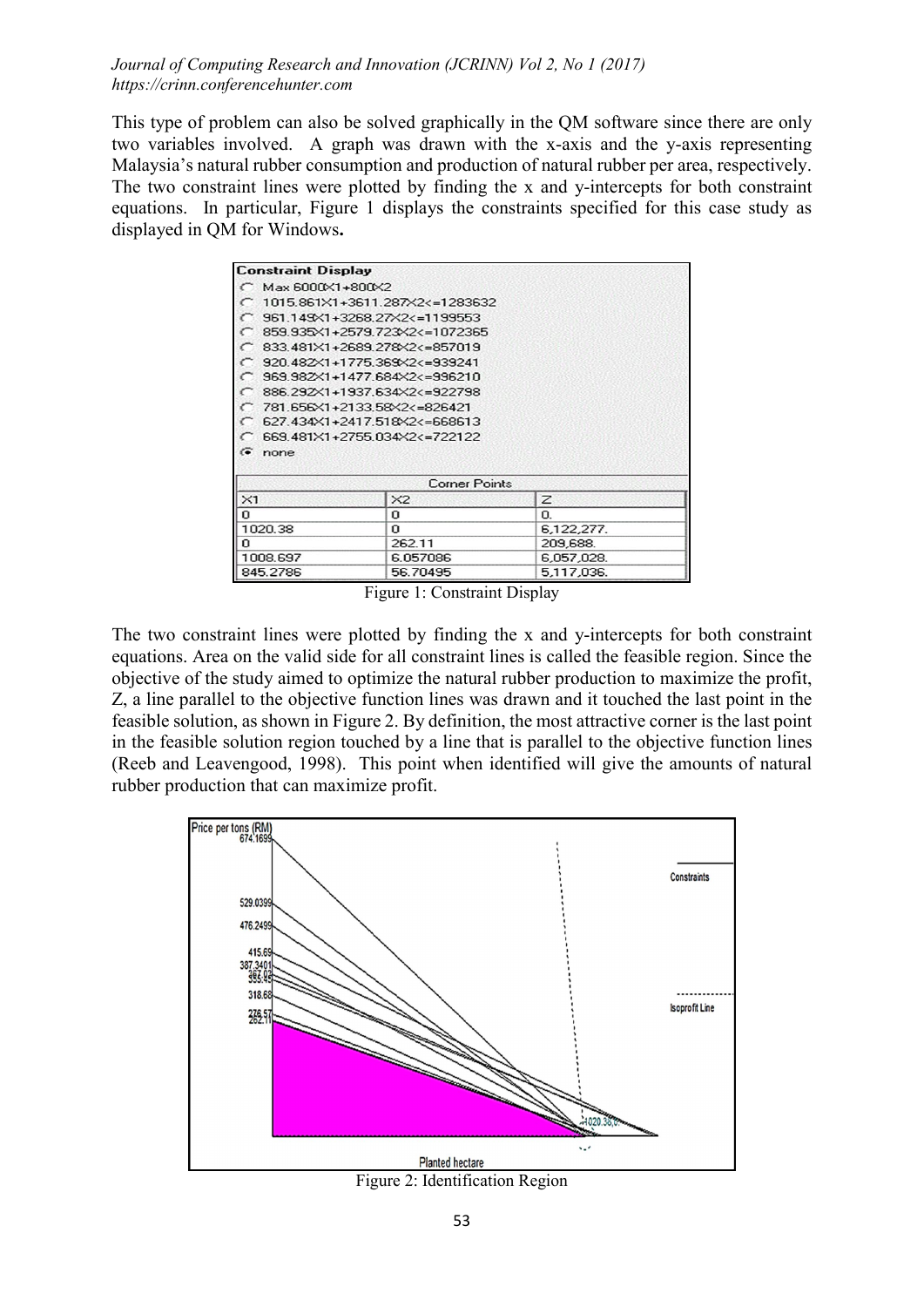Figure 3 shows the optimum result obtained from production optimization by using QM for Windows. As can be seen, optimal production of natural rubber per area has been given by points  $X_1 = 0$  and  $X_2 = 1020382$ , similar to that found using Excel Solver.

| Variable           | <b>Status</b>   | Value      |
|--------------------|-----------------|------------|
| X <sub>1</sub>     | <b>NONBasic</b> | 0          |
| X <sub>2</sub>     | <b>Basic</b>    | 1020382.0  |
| slack 1            | <b>Basic</b>    | 247067.0   |
| slack 2            | <b>Basic</b>    | 218813.1   |
| slack <sub>3</sub> | <b>Basic</b>    | 194897.9   |
| slack 4            | <b>Basic</b>    | 6551.212   |
| slack 5            | <b>NONBasic</b> | 0          |
| slack 6            | <b>Basic</b>    | 6460.097   |
| slack 7            | <b>Basic</b>    | 18443.84   |
| slack 8            | <b>Basic</b>    | 28829.37   |
| slack 9            | <b>Basic</b>    | 28394.85   |
| slack 10           | <b>Basic</b>    | 38996.79   |
| Optimal Value (Z)  |                 | 6122291000 |

Figure 3: Optimal Solution in QM for Windows

Reliable results must be able to replicate the real life system, in this case the natural rubber production (Murugan et al., 2013). As stated earlier on, results in Excel may be subject to errors but QM for Windows will return optimum values for correctly defined equations. A summary of results obtained from using Excel and QM for Windows is given in Table 3. The profits which were closely similar in value (6,122,290,000 tons) were generated by attractive corners assigned to  $X_1 = 0$  and  $X_2 = 1020382$ .

| <b>Variables</b> | <b>Solution by using POM-QM for</b><br><b>Windows</b> | <b>Solution by using Excel</b> |  |  |
|------------------|-------------------------------------------------------|--------------------------------|--|--|
|                  |                                                       |                                |  |  |
| $X_2$            | 1,020,382                                             | 1,020,382                      |  |  |
| <b>Profit</b>    | 6,122,291,000                                         | 6,122,290,544                  |  |  |

Table 3: Results from Excel and QM for Windows

#### Conclusion

The result of the proposed model is similar to that generated by QM for Windows software. Thus, this case study has successfully developed a linear programming model which can optimize natural rubber production in Malaysia. Many other constraints may affect production of natural rubber such as conditions of the rubber trees, numbers of workers, climate, import and export of natural rubber, and development of industrial technologies. It is recommended that these factors be taken into consideration in future works in this area.

#### Acknowledgements

The researchers wish to acknowledge Malaysia Rubber Board for allowing the use of data for this case study.